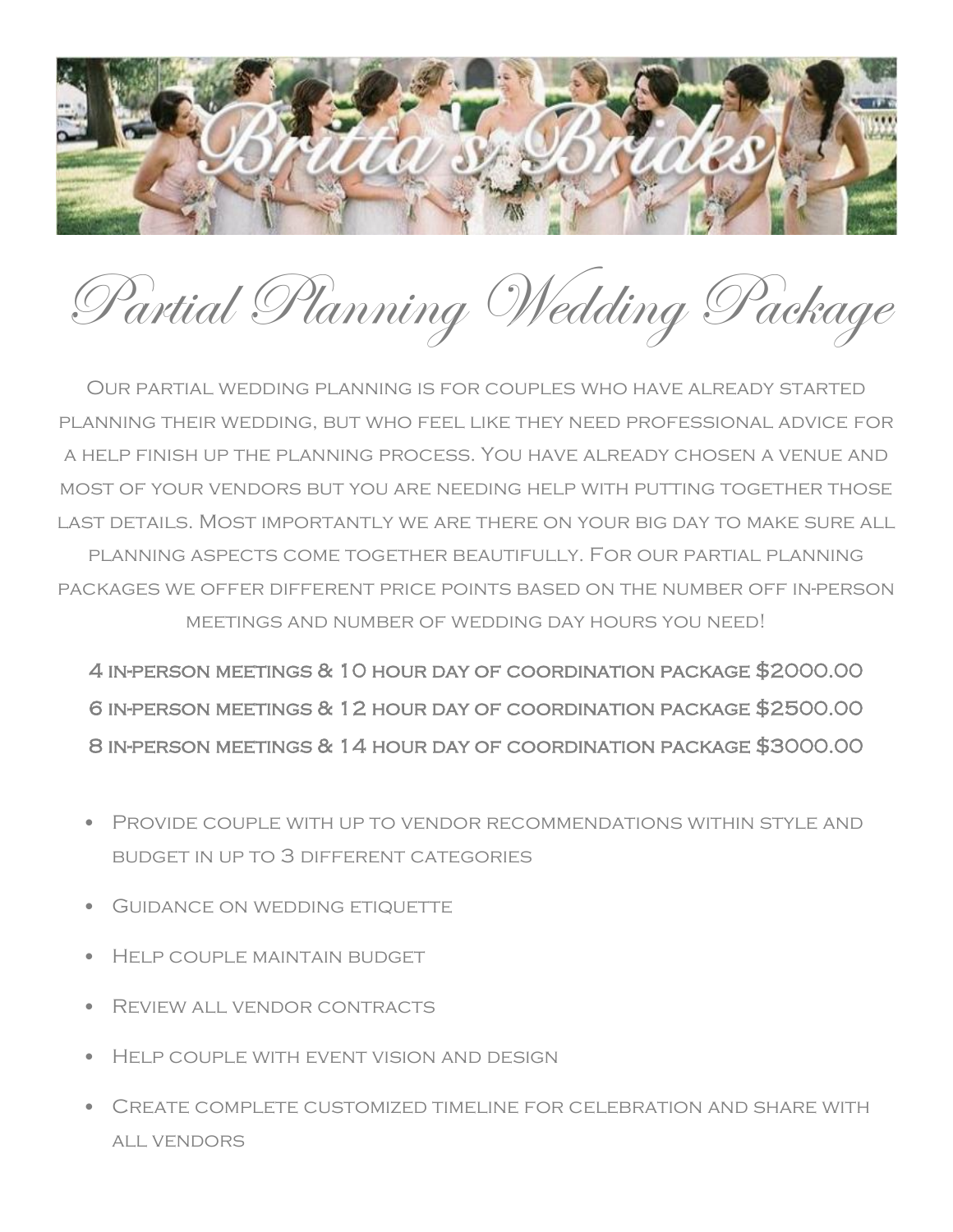• Provide guidance and sample text for printed materials including: save the date, invitation, ceremony program, officiant script and menu

## WEDDING DAY

- Confirm all details and arrival times for vendors
- Coordinate rehearsal with (or without) Officiant
- Confirm & check in with all wedding vendors during week of the **WEDDING**

## WEDDING DAY

- Ensure proper placement of seating cards, favors, programs, signage, card box, guest book, and simple décor as planned
- Setup specialty linens not provided by venue or caterer
- Coordinate all aspects of wedding celebration
- Coordinate all deliveries and installations of celebration in accordance with vendor contracts
- Coordinate distribution of final payments and gratuities
- Manage and coordinate transportation for family and guests
- Provide event emergency kit (including sewing kit, stain remover, etc)
- $\bullet$  Organize and cue the wedding party and family for the processional  $\bullet$
- Distribute final payments and gratuities to all vendors
- Organize and set up escort cards, place cards and menu cards
- Oversee timely "flip" of room from ceremony to reception, if needed
- Conduct final lighting, sound and temperature inspection prior to guest arrival